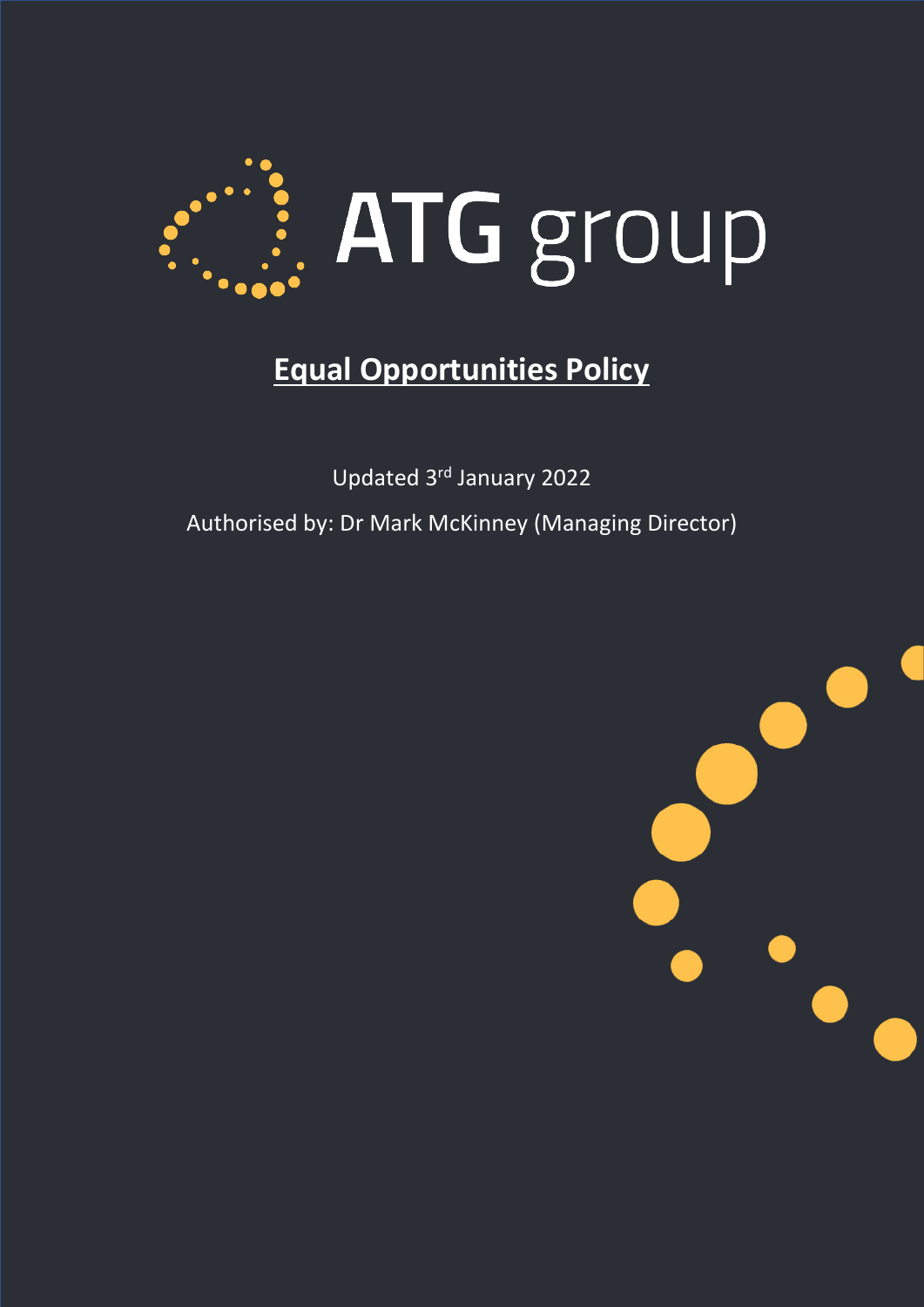

# Contents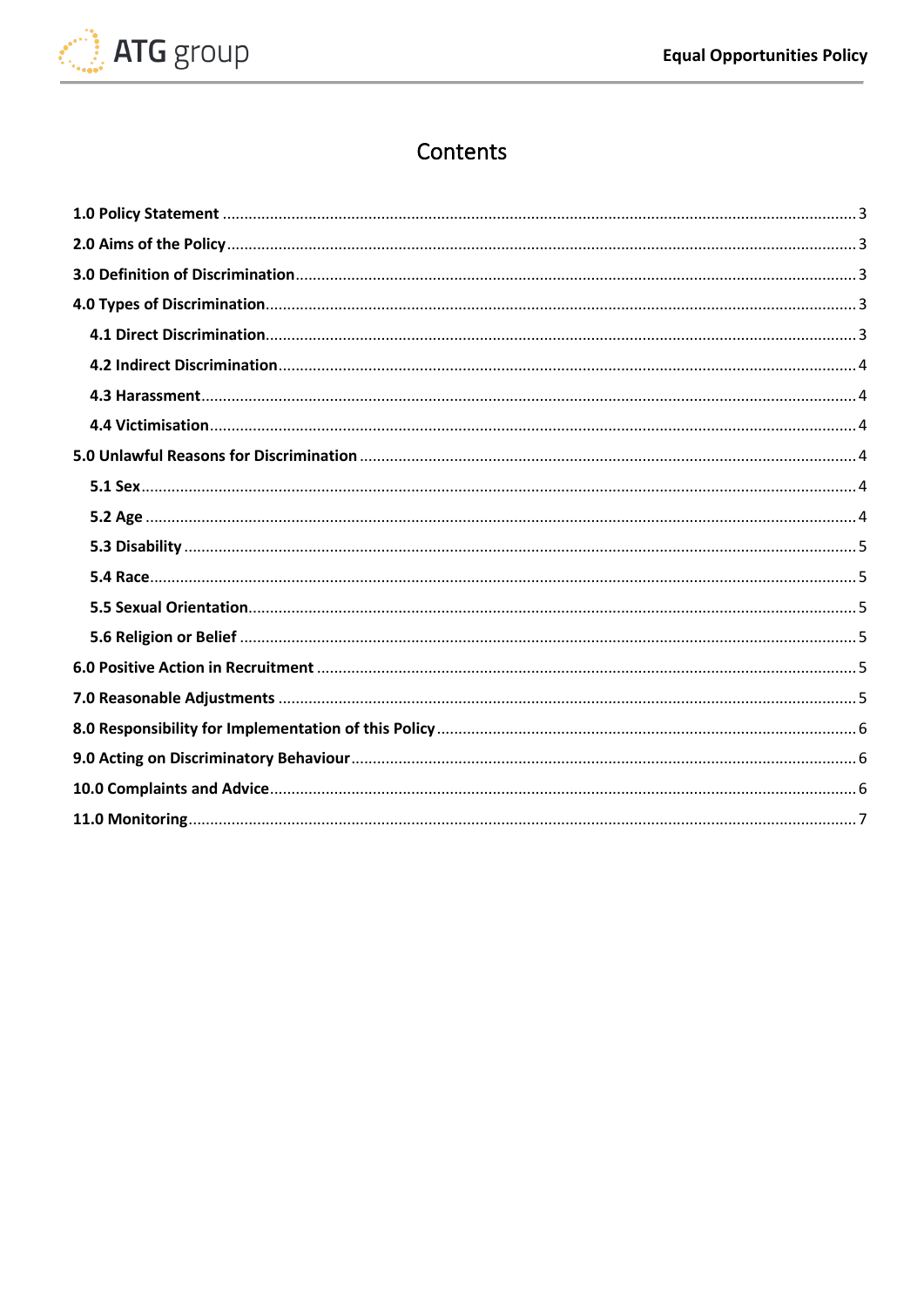

# 1.0 Policy Statement

<span id="page-2-0"></span>ATG Group is committed to achieving a working environment which provides equality of opportunity and freedom from unlawful discrimination on the grounds of race, sex, pregnancy, and maternity, marital or civil partnership status, gender reassignment, disability, religion or beliefs, age, or sexual orientation. This Policy aims to remove unfair and discriminatory practices within the Company and to encourage full contribution from its diverse community. The Company is committed to actively opposing all forms of discrimination.

The Company also aims to provide a service that does not discriminate against its clients and customers in how they can access the services and goods supplied by the Company. The Company believes that all employees and clients are entitled to be treated with respect and dignity.

All personal data used in connection with this Policy shall be collected, held, and processed in accordance with the Company's Data Protection Policy.

# 2.0 Aims of the Policy

<span id="page-2-1"></span>This Policy aims to:

- Prevent, reduce, and stop all forms of unlawful discrimination in line with the Fair Employment and Treatment (Northern Ireland) Order 1998
- Ensure that recruitment, promotion, training, development, assessment, benefits, pay, terms and conditions of employment, redundancy and dismissals are determined based on capability, qualifications, experience, skills, and productivity

# 3.0 Definition of Discrimination

<span id="page-2-2"></span>Discrimination is unequal or differential treatment which leads to one person being treated more or less favourably than others are, or would be, treated in the same or similar circumstances on the grounds of race, sex, pregnancy, and maternity, marital or civil partnership status, gender reassignment, disability, religion or beliefs, age, or sexual orientation. Discrimination may be direct or indirect and includes discrimination by perception and association.

# 4.0 Types of Discrimination

#### <span id="page-2-4"></span><span id="page-2-3"></span>4.1 Direct Discrimination

This occurs when a person or a policy intentionally treats a person less favourably than another on the grounds of race, sex, pregnancy, and maternity, marital or civil partnership status, gender reassignment, disability, religion or beliefs, age, or sexual orientation.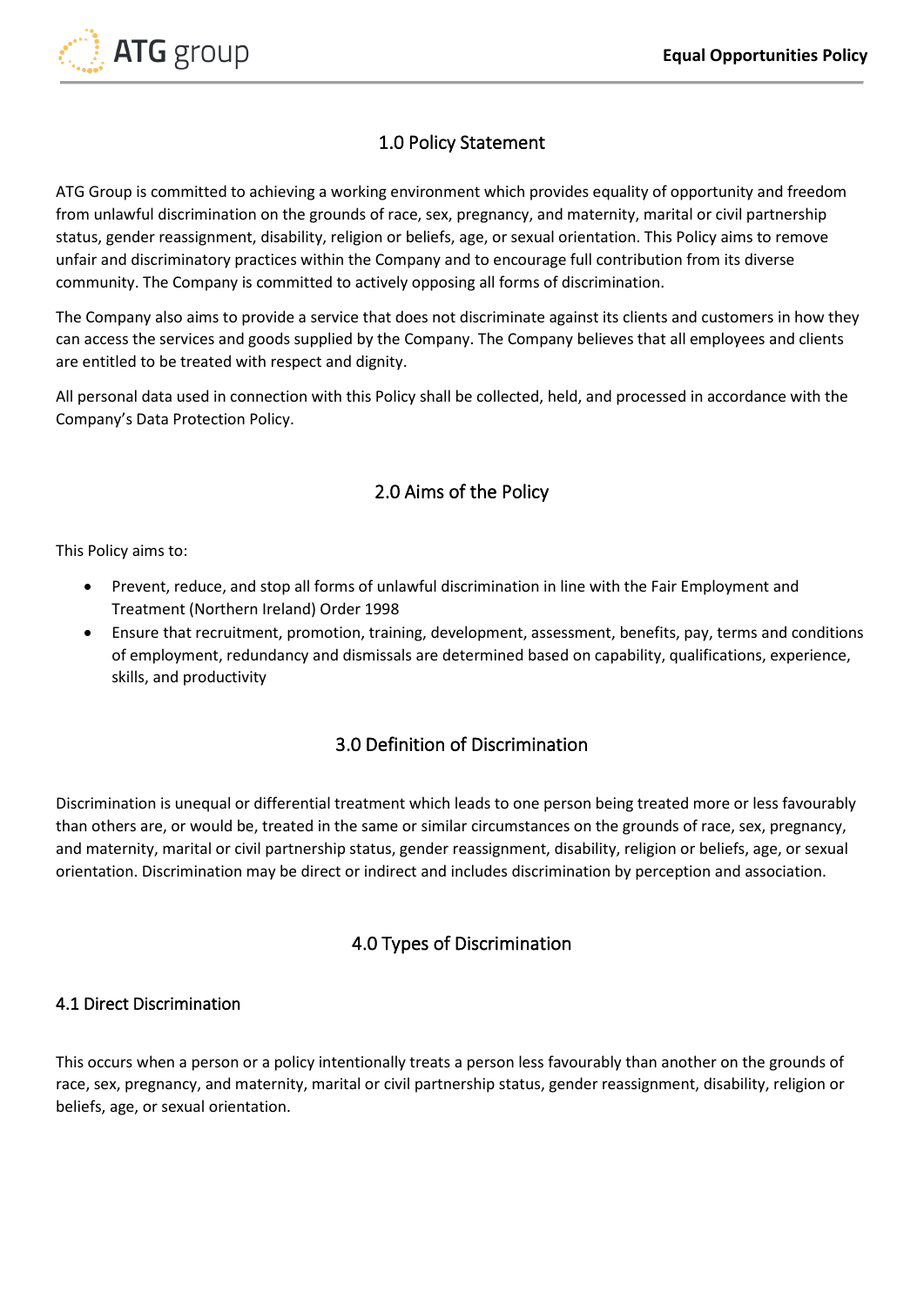

#### <span id="page-3-0"></span>4.2 Indirect Discrimination

This is the application of a policy, criterion, or practice which the employer applies to all employees, but which is such that:

- It is it detrimental to a considerably larger proportion of people from the group that the person the employer is applying it to represents
- The employer cannot justify the need for the application of the policy on a neutral basis
- The person to whom the employer is applying it suffers detriment from the application of the policy

*Example:* A requirement that all employees must be 6ft tall, if not justified by the position, would indirectly discriminate against employees with an Asian ethnic origin, as they are less likely to be able to fulfil this requirement.

#### <span id="page-3-1"></span>4.3 Harassment

This occurs when a person is subjected to unwanted conduct that has the purpose or effect of violating their dignity or creating an intimidating, hostile, degrading, humiliating or offensive environment.

#### <span id="page-3-2"></span>4.4 Victimisation

This occurs when a person is treated less favourably because they have bought or intend to bring proceedings, or they have given or intend to give evidence.

# 5.0 Unlawful Reasons for Discrimination

#### <span id="page-3-4"></span><span id="page-3-3"></span>5.1 Sex

It is not permissible to treat a person less favourably on the grounds of sex, marital status, civil partnership, pregnancy or maternity, gender reassignment or transgender status. This applies to men, women and those undergoing or intending to undergo gender reassignment. Sexual harassment of people can be found to constitute sex discrimination.

*Example:* Asking a woman during an interview if she is planning to have any (more) children constitutes discrimination on the ground of gender.

#### <span id="page-3-5"></span>5.2 Age

It is not permissible to treat a person less favourably because of their age. This applies to people of all ages. This does not currently apply to the calculation of redundancy payments.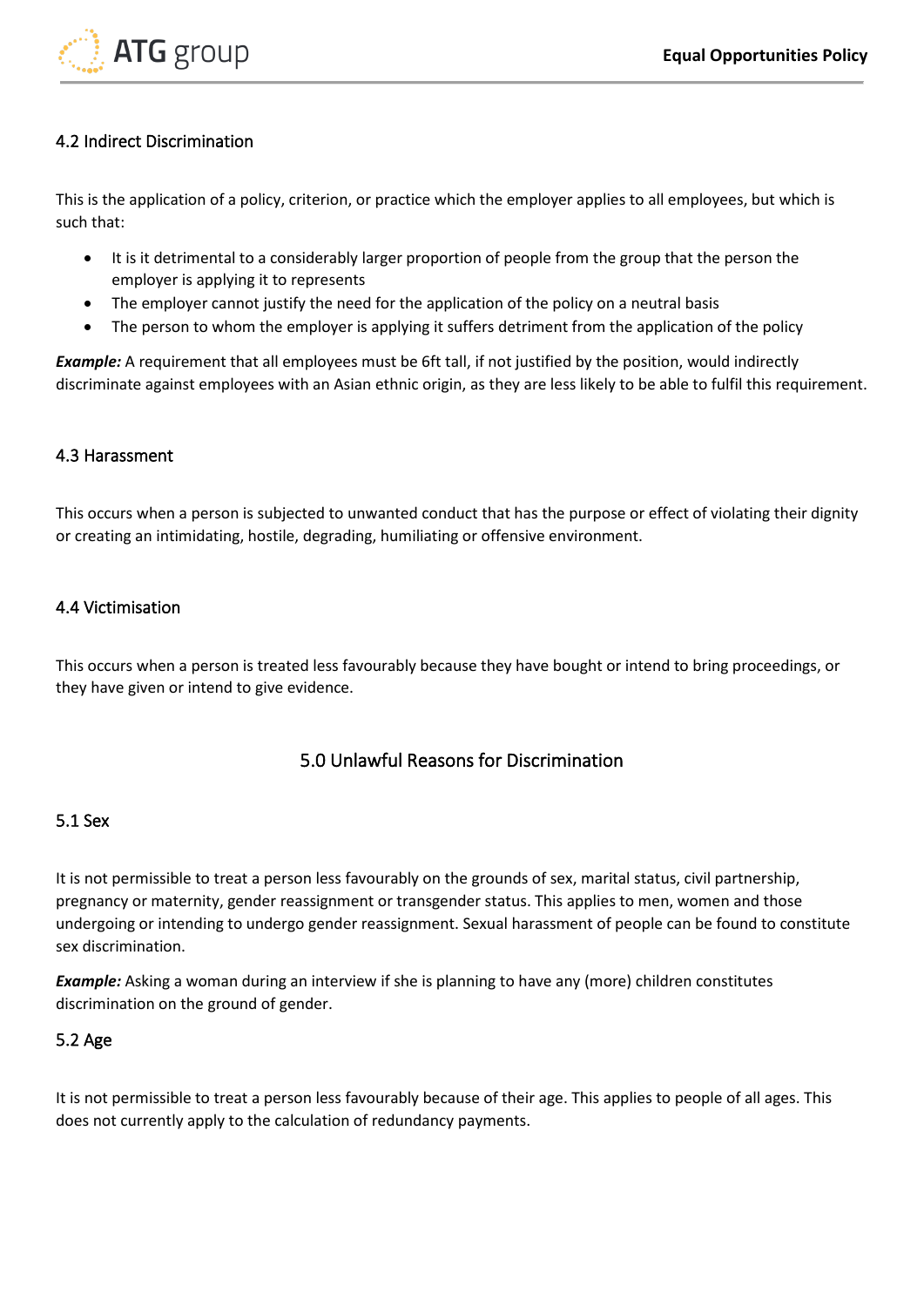

#### <span id="page-4-0"></span>5.3 Disability

It is not permissible to treat a disabled person less favourably than a non-disabled person. Reasonable adjustments must be made to give the disabled person as much access to any services and ability to be employed, trained, or promoted as a non-disabled person.

#### <span id="page-4-1"></span>5.4 Race

It is not permissible to treat a person less favourably because of their race, the colour of their skin, their nationality, or their ethnic origin.

#### <span id="page-4-2"></span>5.5 Sexual Orientation

It is not permissible to treat a person less favourably because of their sexual orientation. For example, an employer cannot refuse to employ a person because s/he is gay, heterosexual or bisexual.

#### <span id="page-4-3"></span>5.6 Religion or Belief

It is not permissible to treat a person less favourably because of their religious beliefs or their religion or their lack of any religion or belief.

#### 6.0 Positive Action in Recruitment

<span id="page-4-4"></span>Under the Equality Act 2010, positive action in recruitment and promotion applies as of 6 April 2011. 'Positive action' means the steps that the Company can take to encourage people from groups with diverse needs or with a past record of disadvantage or low participation, to apply for positions within the Company.

If the Company chooses to use positive action in recruitment, this will not be used to treat people with a protected characteristic more favourably, it will be used only in tie-break situations, when there are two candidates of equal merit applying for the same position.

#### 7.0 Reasonable Adjustments

<span id="page-4-5"></span>The Company has a duty to make reasonable adjustments to facilitate the employment of a disabled person. These may include:

- Adjusting premises
- Re-allocating some or all a disabled employee's duties
- Transferring a disabled employee to a role better suited to their disability
- Relocating a disabled employee to a more suitable office
- Giving a disabled employee time off work for medical treatment or rehabilitation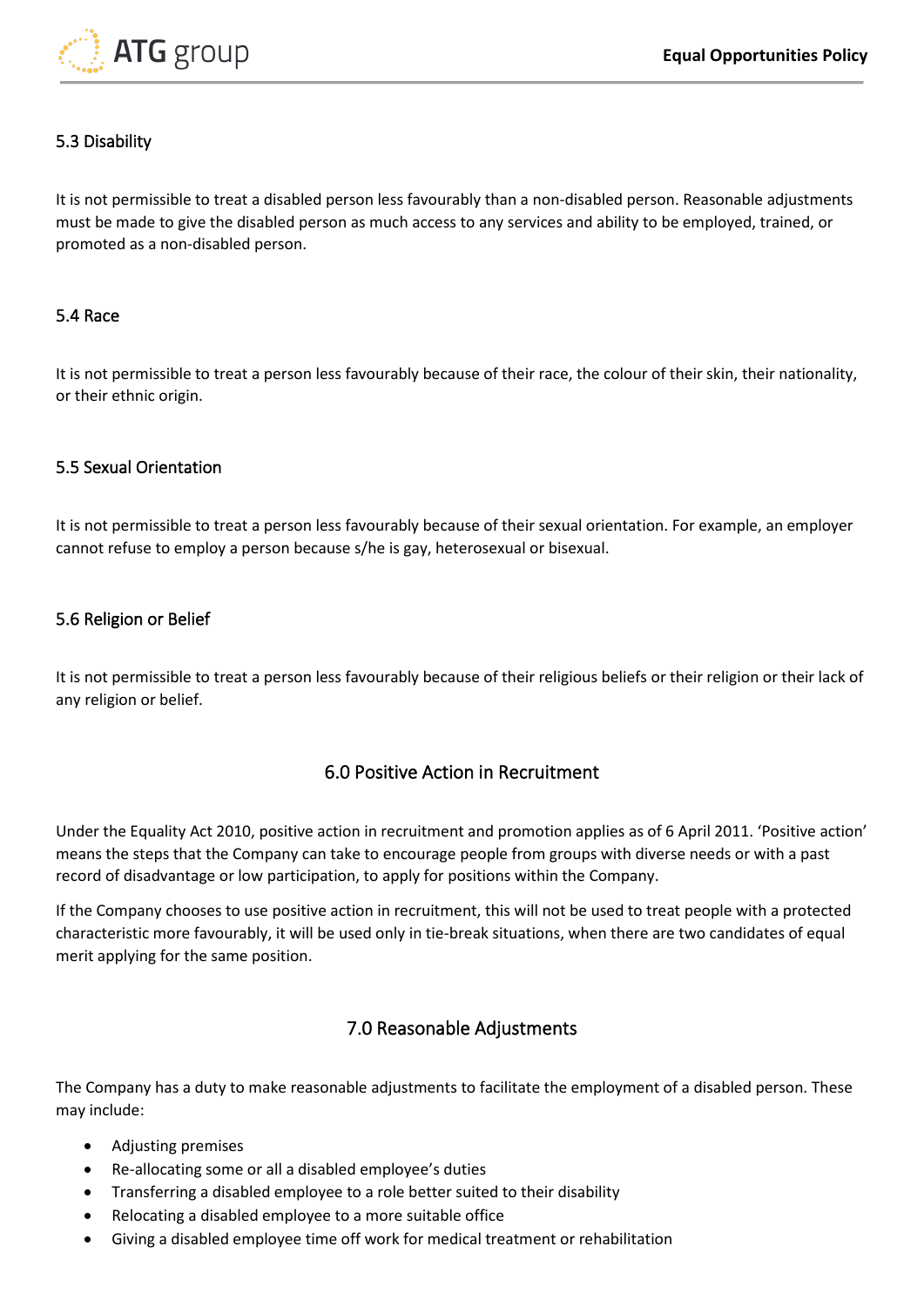

- Providing training or mentoring for a disabled employee
- Supplying or modifying equipment, instruction, and training manuals for disabled employees
- Any other adjustments that the Company considers reasonable and necessary provided such adjustments are within the financial means of the Company.

If an employee has a disability and feels that any such adjustments could be made by the Company, they should contact the Designated Officer.

# 8.0 Responsibility for Implementation of this Policy

<span id="page-5-0"></span>All employees, subcontractors and agents of the Company are required to act in a way that does not subject any other employees or clients to direct or indirect discrimination, harassment, or victimisation on the grounds of their race, sex, pregnancy, or maternity, marital or civil partnership status, gender reassignment, disability, religion or beliefs, age, or sexual orientation.

The co-operation of all employees is essential for the success of this Policy. Senior employees are expected to follow this Policy and to try to ensure that all employees, subcontractors, and agents do the same.

Employees may be held independently and individually liable for their discriminatory acts by the Company and in some circumstances an Employment Tribunal may order them to pay compensation to the person who has suffered because of discriminatory acts.

The Company takes responsibility for achieving the objectives of this Policy, and endeavours to ensure compliance with relevant Legislation and Codes of Practice.

# 9.0 Acting on Discriminatory Behaviour

<span id="page-5-1"></span>If an employee is the subject or perpetrator of, or witness to, discriminatory behaviour, please refer to the Disciplinary and Grievance procedures.

# 10.0 Complaints and Advice

<span id="page-5-2"></span>Every effort will be made to ensure that volunteers/members of staff making complaints will not be victimised. Any complaint of victimisation or discrimination will be dealt with seriously, promptly, and confidentially. Victimisation will result in disciplinary action and may warrant dismissal.

Employees/volunteers who believe that they have suffered any form of discrimination, harassment or victimisation are entitled to raise the matter through ATG Group's Grievance Procedure. A copy of this procedure is available from HR.

In addition to our internal procedures, employees/volunteers have the right to pursue complaints of discrimination to an industrial tribunal or the Fair Employment Tribunal under the following anti-discrimination legislation:

- Sex Discrimination (Northern Ireland) Order 1976, as amended
- Disability Discrimination Act 1995
- Race Relations (Northern Ireland) Order 1997, as amended
- Employment Equality (Sexual Orientation) Regulations (Northern Ireland) 2003